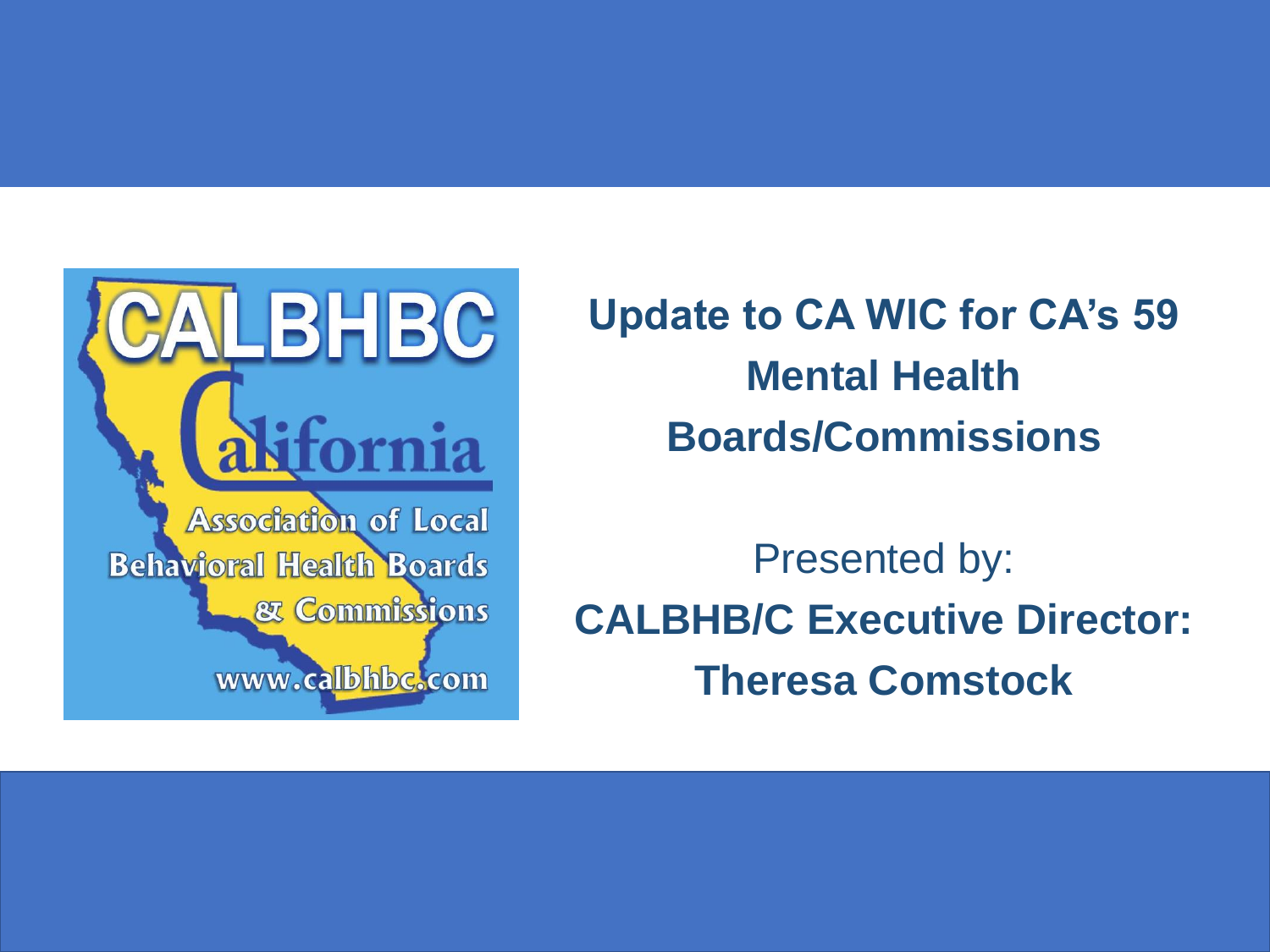### **Update to CA Welfare & Institutions Code**

- **1. [Bylaws \(5604.5\)](http://www.calbhbc.org/uploads/5/8/5/3/58536227/best_practices_-_bylaws.pdf)**
- **2. [Duties \(5604.2\)](http://www.calbhbc.org/uploads/5/8/5/3/58536227/best_practices_-_duties.pdf)**
- **3. [MHSA Duties \(5848\)](http://www.calbhbc.org/uploads/5/8/5/3/58536227/mhsa_duties_5848_update.pdf)**
- **4. [Expenses \(5604.3\)](http://www.calbhbc.org/uploads/5/8/5/3/58536227/best_practices_-_expenses.pdf)**
- **5. [Membership \(5604\)](http://www.calbhbc.org/uploads/5/8/5/3/58536227/best_practices_-_membership.pdf)\***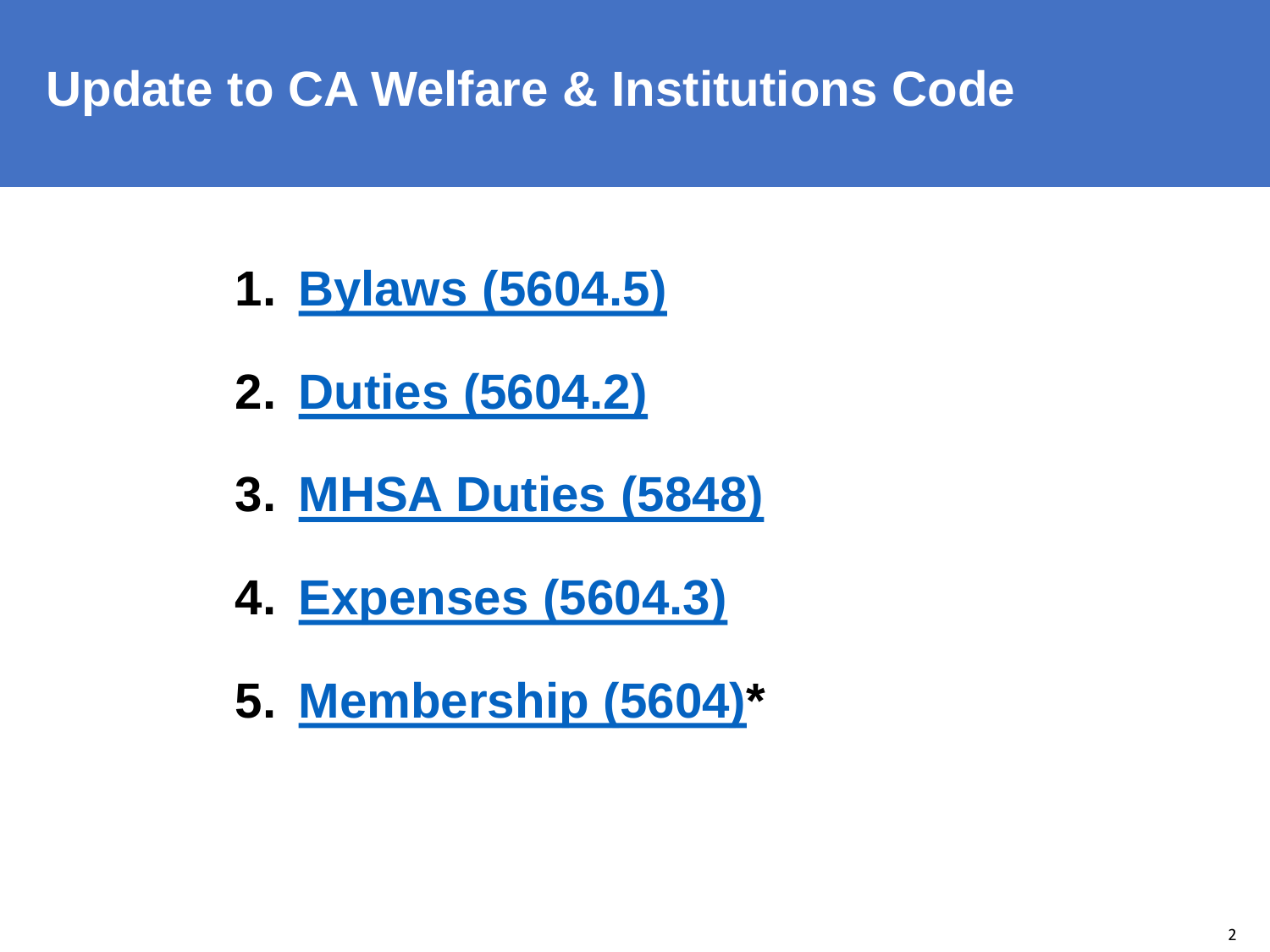The local mental health board shall develop bylaws to be approved by the governing body which shall do all of the following:

- a) Establish the specific number of members on the mental health board, consistent with subdivision (a) of Section 5604.
- b) Ensure that the composition of the mental health board represents **and reflects the diversity** and demographics of the county as a whole, to the extent feasible.
- c) Establish that a quorum be one person more than one-half of the appointed members.
- d) Establish that the chairperson of the mental health board be in consultation with the local mental health director.
- e) Establish that there may be an executive committee of the mental health board.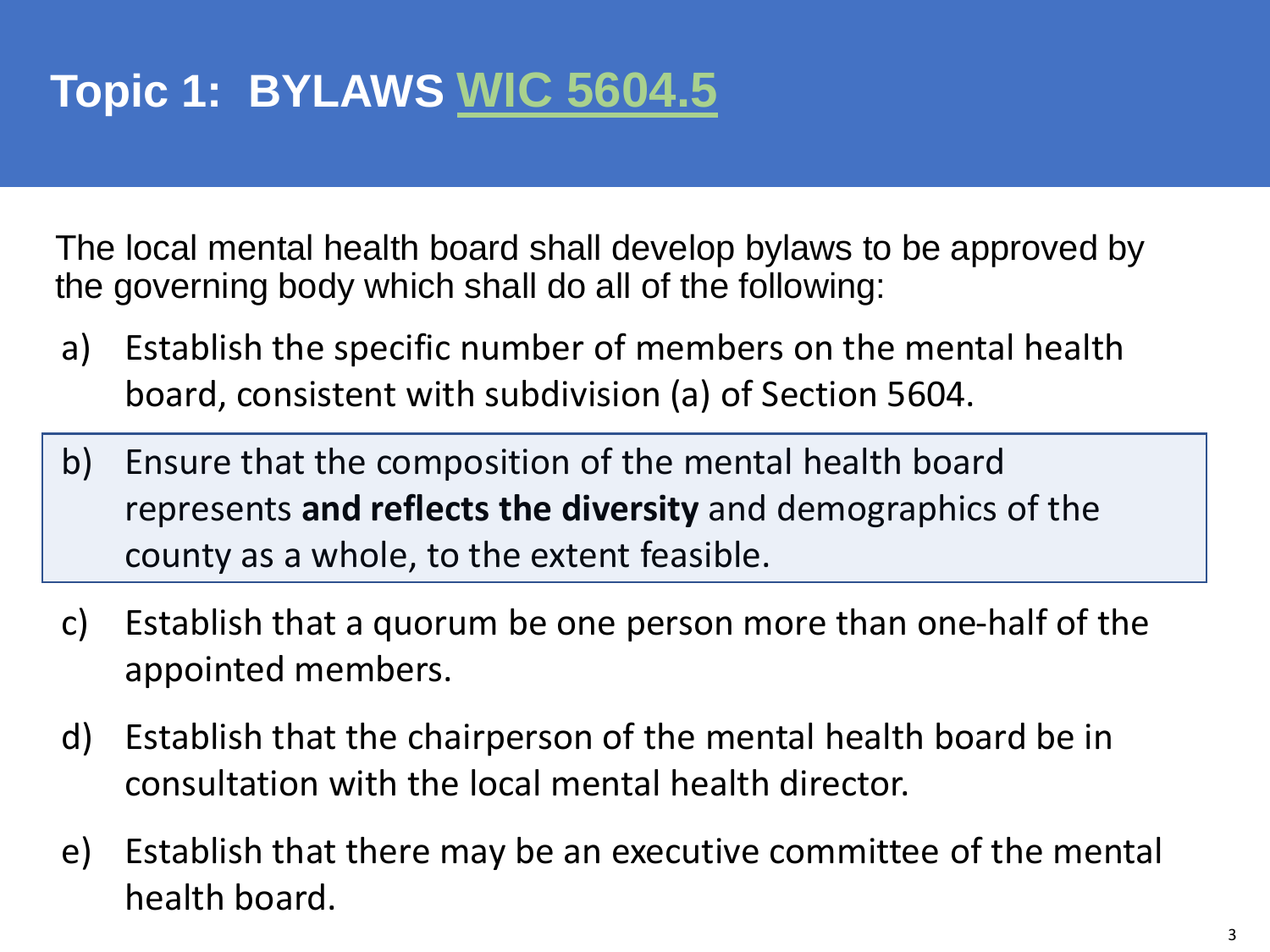## **Topic 2: DUTIES [WIC 5604.2](http://www.calbhbc.org/uploads/5/8/5/3/58536227/best_practices_-_duties.pdf)**

- 1. Review and evaluate the community's **public** mental health needs, services, facilities, and special problems **in any facility within the county or jurisdiction where mental health evaluations or services are being provided, including, but not limited to, schools, emergency departments, and psychiatric facilities.**
- 2. Review any county agreements entered into pursuant to [Section 5650](http://codes.findlaw.com/ca/welfare-and-institutions-code/wic-sect-5650.html). **The local mental health board may make recommendations to the governing body regarding concerns identified within these agreements.**
- 3. Advise the governing body and the local mental health director as to any aspect of the local mental health program. **Local mental health boards may request assistance from the local patients' rights advocates when reviewing and advising on mental health evaluations or services provided in public facilities with limited access.**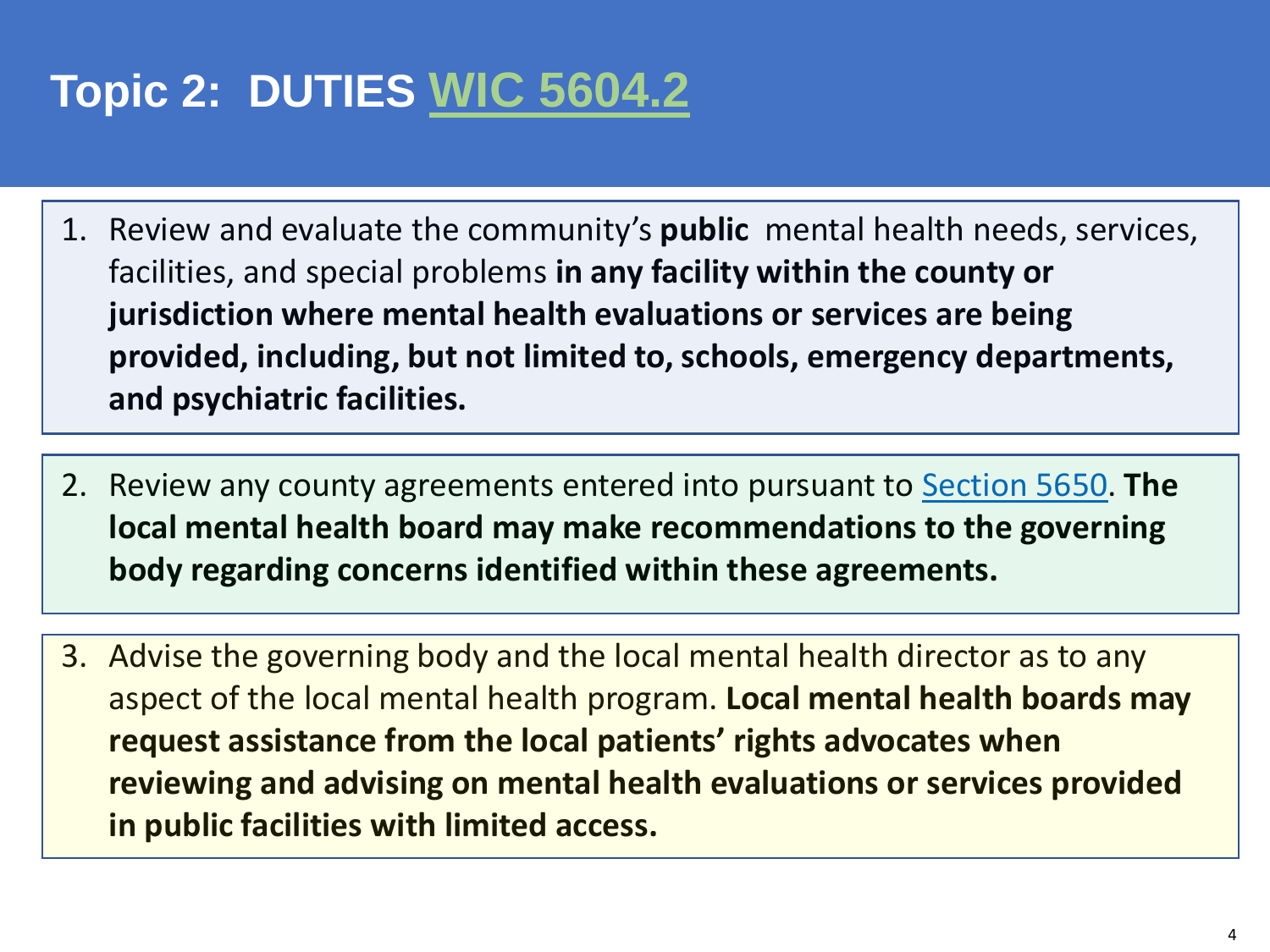### **Topic 2** *continued***: DUTIES [WIC 5604.2](http://www.calbhbc.org/uploads/5/8/5/3/58536227/best_practices_-_duties.pdf)**

- 4. Review and approve the procedures used to ensure citizen and professional involvement at all stages of the planning process. **Involvement shall include individuals with lived experience of mental illness and their families, community members, advocacy organizations, and mental health professionals. It shall also include other professionals that interact with individuals living with mental illnesses on a daily basis, such as education, emergency services, employment, health care, housing, law enforcement, local business owners, social services, seniors, transportation, and veterans.**
- 5. Submit an annual report to the governing body on the needs and performance of the county's mental health system.
- 6. Review and make recommendations on applicants for the appointment of a local director of mental health services. The board shall be included in the selection process prior to the vote of the governing body.
- 7. Review and comment on the county's performance outcome data and communicate its findings to the California Behavioral Health Planning Council. *Full text of "Duties" at: [www.calbhbc.com/duties.html](http://www.calbhbc.com/duties.html)*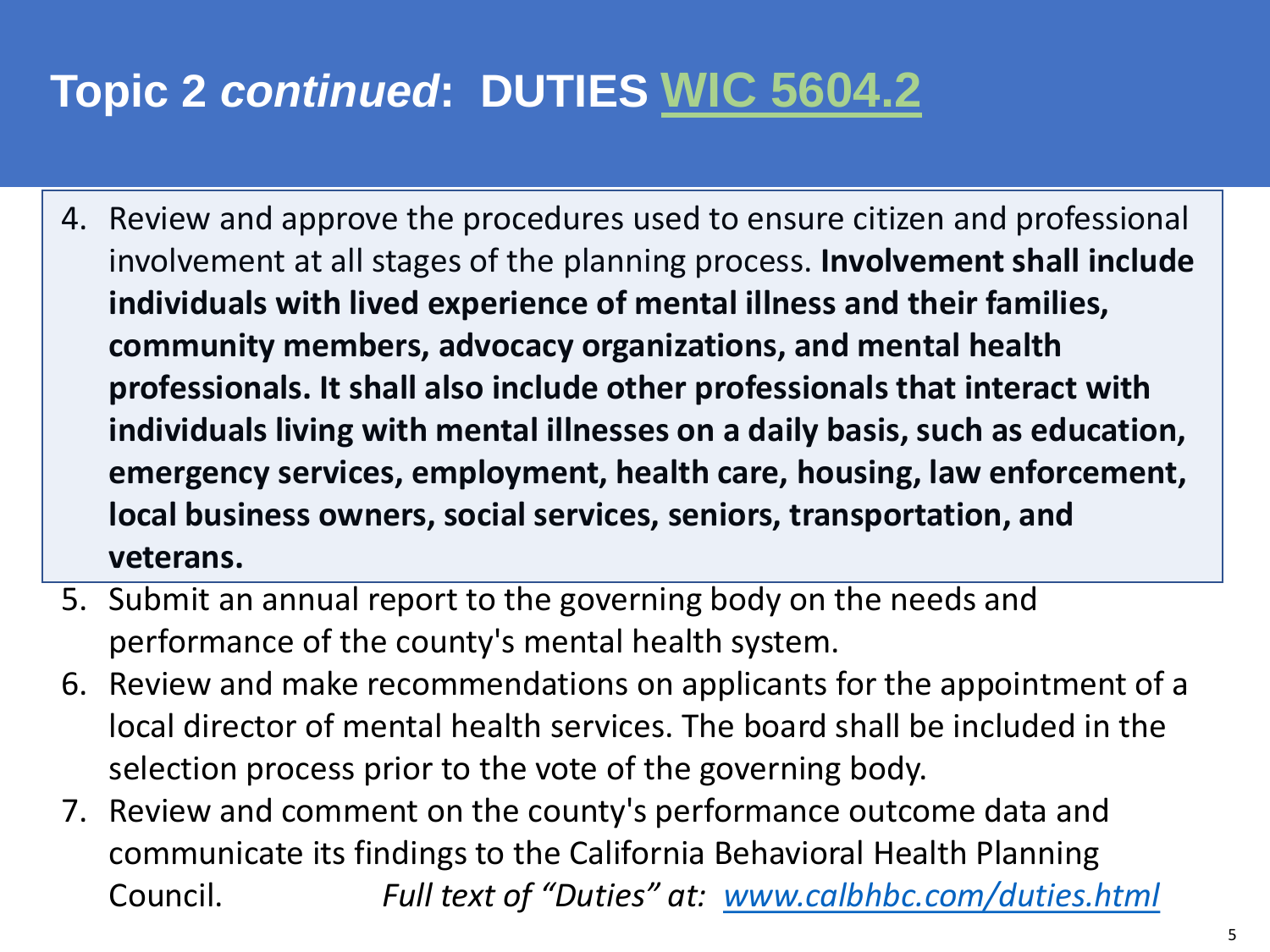### **Topic 3: MHSA DUTIES [WIC 5848](http://www.calbhbc.org/uploads/5/8/5/3/58536227/mhsa_duties_5848_update.pdf)**

- b. The mental health board established pursuant to **[Section 5604](https://1.next.westlaw.com/Link/Document/FullText?findType=L&originatingContext=document&transitionType=DocumentItem&pubNum=1000228&refType=LQ&originatingDoc=I820c4d20029f11e88670e77d497dbc01&cite=CAWIS5604)** shall conduct a public hearing on the draft three-year program and expenditure plan and annual updates at the close of the 30-day comment period required by subdivision (a). Each adopted three-year program and expenditure plan and update shall include any substantive written recommendations for revisions. The adopted three-year program and expenditure plan or update shall summarize and analyze the recommended revisions. The mental health board shall review the adopted plan or update and make recommendations to the **local mental health agency or local behavioral health agency, as applicable, for revisions. The local mental health agency or local behavioral health agency, as applicable, shall provide an annual report of written explanations to the local governing body and the State Department of Health Care Services for any substantive** [see (f) below] **recommendations made by the local mental health board that are not included in the final plan or update.**
- **f. For purposes of this section "Substantive recommendations made by the local mental health board" means any recommendation that is brought before the board and approved by a majority vote of the membership present at a public hearing of the local mental health board that has established its quorum.**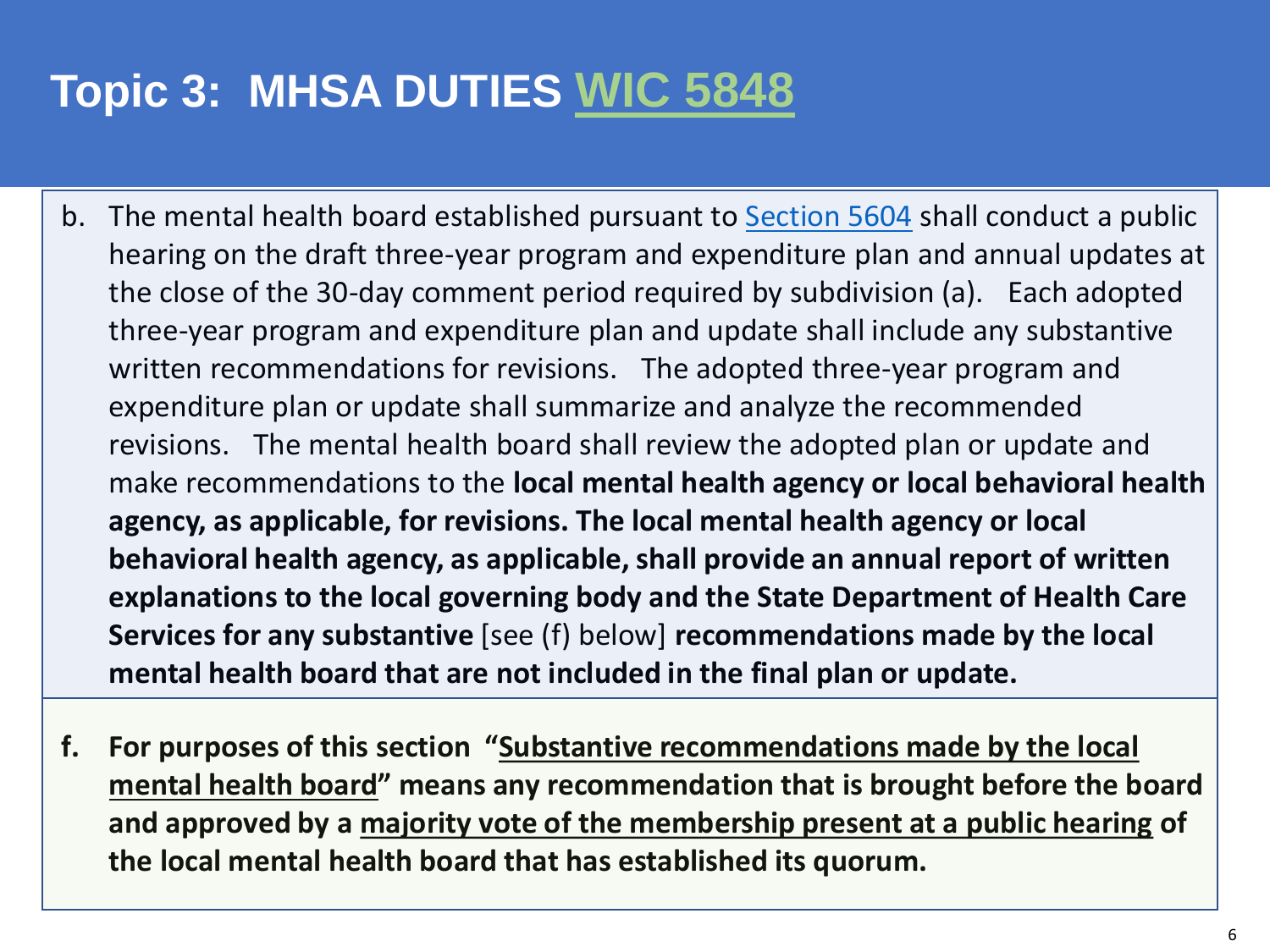### **Topic 4: EXPENSES [WIC 5604.3](http://www.calbhbc.org/uploads/5/8/5/3/58536227/best_practices_-_expenses.pdf)**

**(a)** The Board of Supervisors may pay from any available funds the actual and necessary expenses of the members of the Mental Health Board of a community mental health service incurred incident for the performance of their official duties and functions. The expenses may include travel, lodging, **childcare** and meals for the members of an advisory board while on official business as approved by the director of mental health programs.

**(b) Governing bodies are encouraged to provide a budget for the local mental health board, using planning and administrative revenues identified in subdivision (c) of Section 5892** [see next slide]**, that is sufficient to facilitate the purpose, duties, and responsibilities of the local mental health board.**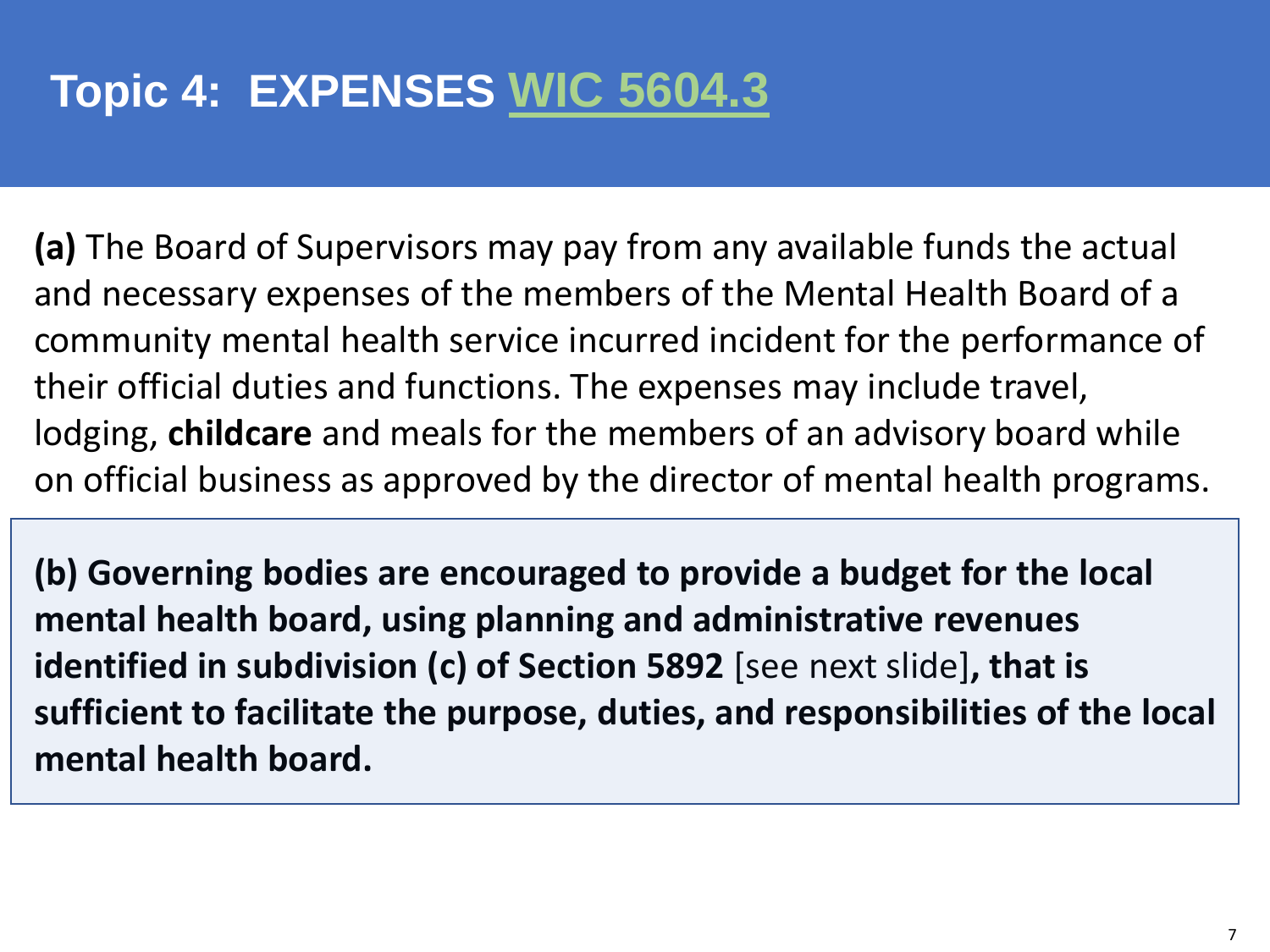**WIC 5892 (c)** The allocations pursuant to subdivisions (a) and (b) shall include funding for annual planning costs pursuant to Section 5848 [\[MHSA\]. The total of these costs shall not exceed 5 percent](https://1.next.westlaw.com/Link/Document/FullText?findType=L&originatingContext=document&transitionType=DocumentItem&pubNum=1000228&refType=LQ&originatingDoc=Id420d6011a4811e9b5428c649854027b&cite=CAWIS5848)  of the total of annual revenues received for the fund. The planning costs shall include funds for county mental health programs to pay for the costs of consumers, family members, and other stakeholders to participate in the planning process and for the planning and implementation required for private provider contracts to be significantly expanded to provide additional services pursuant to Part 3 (commencing with [Section 5800](https://1.next.westlaw.com/Link/Document/FullText?findType=L&originatingContext=document&transitionType=DocumentItem&pubNum=1000228&refType=LQ&originatingDoc=Id420d6021a4811e9b5428c649854027b&cite=CAWIS5800) ) and Part 4 (commencing with [Section 5850](https://1.next.westlaw.com/Link/Document/FullText?findType=L&originatingContext=document&transitionType=DocumentItem&pubNum=1000228&refType=LQ&originatingDoc=Id420d6031a4811e9b5428c649854027b&cite=CAWIS5850) ).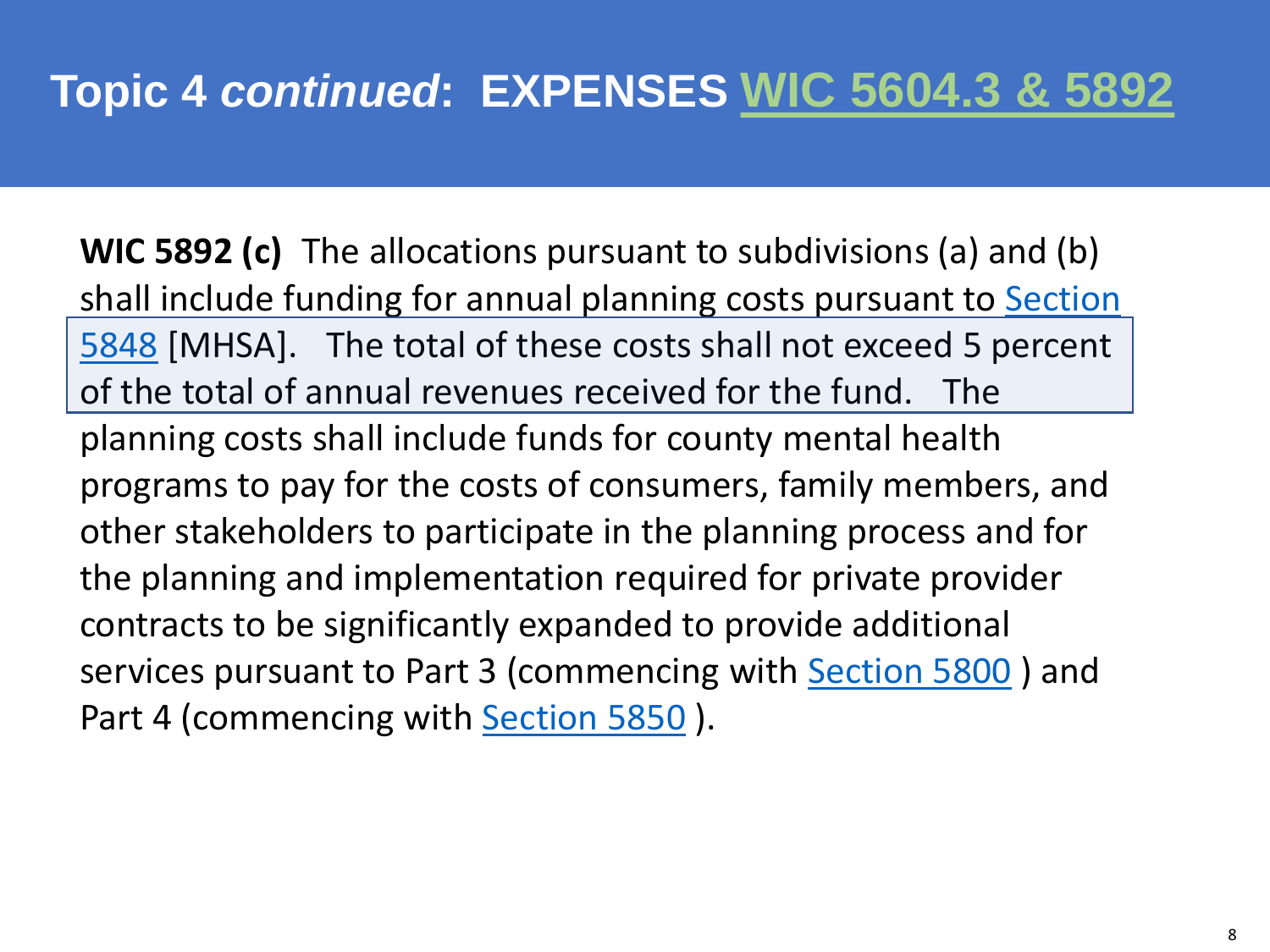#### **WIC 5604 [Link to Full [Membership](http://www.calbhbc.org/uploads/5/8/5/3/58536227/best_practices_-_membership.pdf) Code]**

**WIC 5604** [Partial Updated Membership Code]**:**

**(C) In addition to consumers and family members referenced in subparagraph (B) Counties are encouraged to appoint individuals who have experience with and knowledge of the mental health system. This would include members of the community that engage with individuals living with mental illness in the course of daily operations, such as representatives of county offices of education, large and small businesses, hospitals, hospital districts, physicians practicing in emergency departments, city police chiefs, county sheriffs, and community and nonprofit service provider**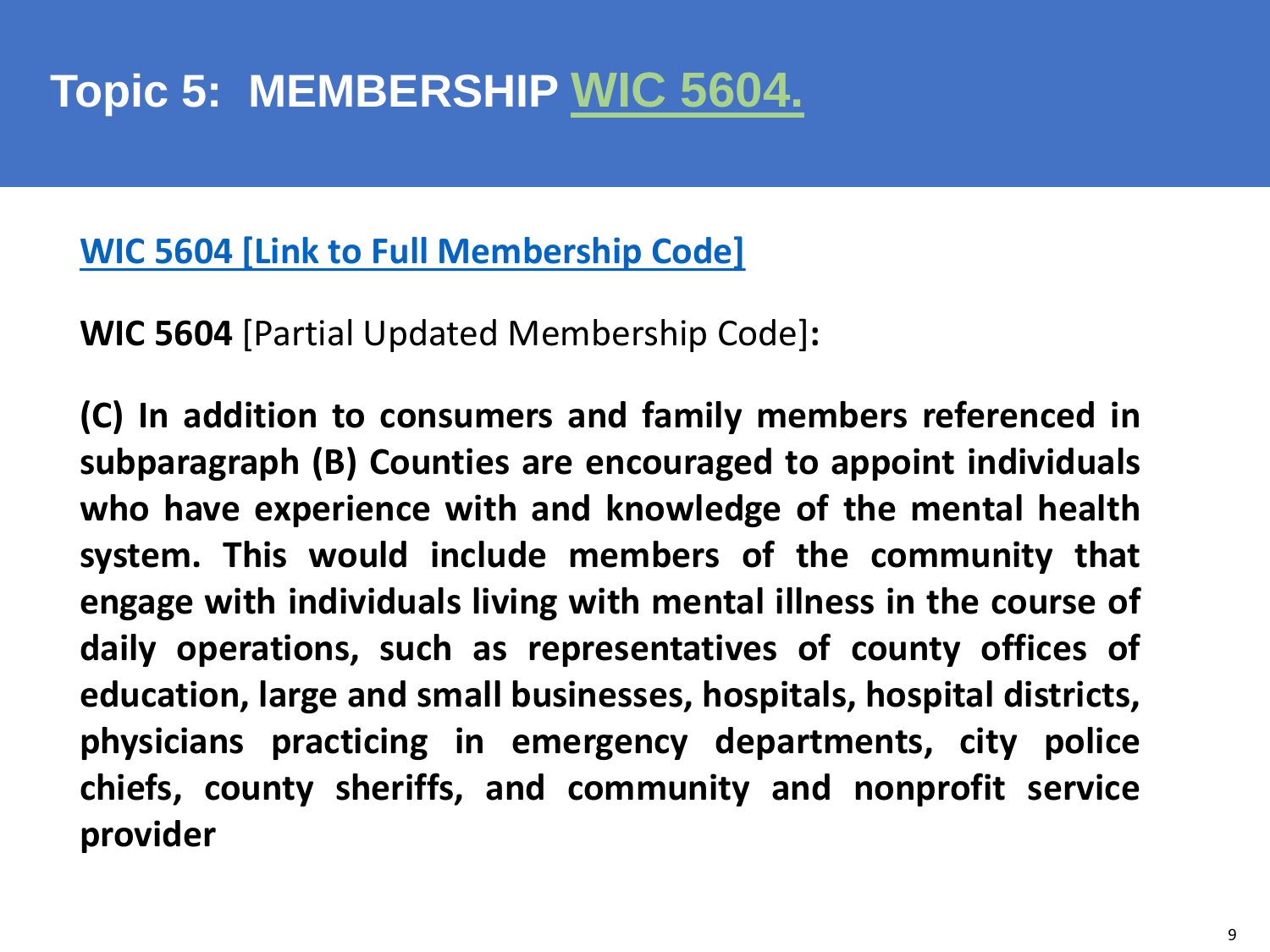### **Topic 5** *continued***: MEMBERSHIP [WIC 5604.](http://www.calbhbc.org/uploads/5/8/5/3/58536227/best_practices_-_membership.pdf)**

#### ▪ **Size**

- 10 to 15 members
- 5 members in very small counties
- **Appointment**
	- By Board of Supervisors (or Governing Body)
	- [Recruitment \(Best Practices, Page 22\)](http://www.calbhbc.org/uploads/5/8/5/3/58536227/best_practices_2019_-_rev._oct._9_2019.pdf)
		- Strategies
		- New Member Orientation PowerPoint: [www.calbhbc.com/training](http://www.calbhbc.com/training)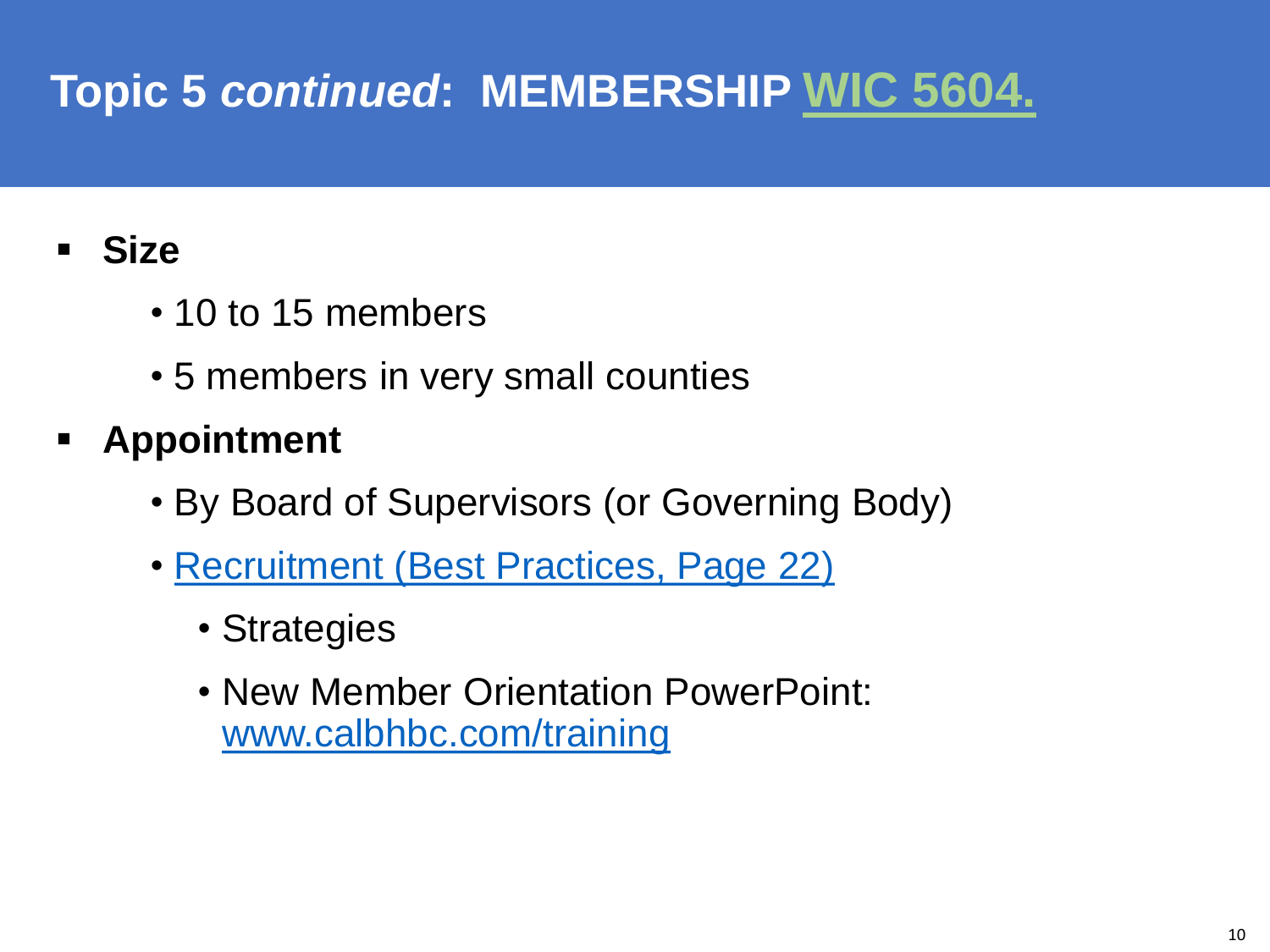# **Topic 5** *continued***: MEMBERSHIP [WIC 5604.](http://www.calbhbc.org/uploads/5/8/5/3/58536227/best_practices_-_membership.pdf)**

- **50%** consumers or family members of consumers
	- **20%** consumers & **20%** families of consumers
- One Board of Supervisor Member
- Reflect the **diversity** of the local client population
- Include individuals from education, police, emergency +

| <b>Composition of Mental Health Board</b>                          |                        |   |
|--------------------------------------------------------------------|------------------------|---|
|                                                                    | <b>15 Member Board</b> |   |
| <b>Consumer</b>                                                    | 20%                    | 3 |
| <b>Family Member of Consumer</b>                                   | 20%                    |   |
| <b>Combined Consumer &amp;</b><br><b>Family Member of Consumer</b> | 50%                    | 8 |
| <b>Board of Supervisors</b>                                        |                        |   |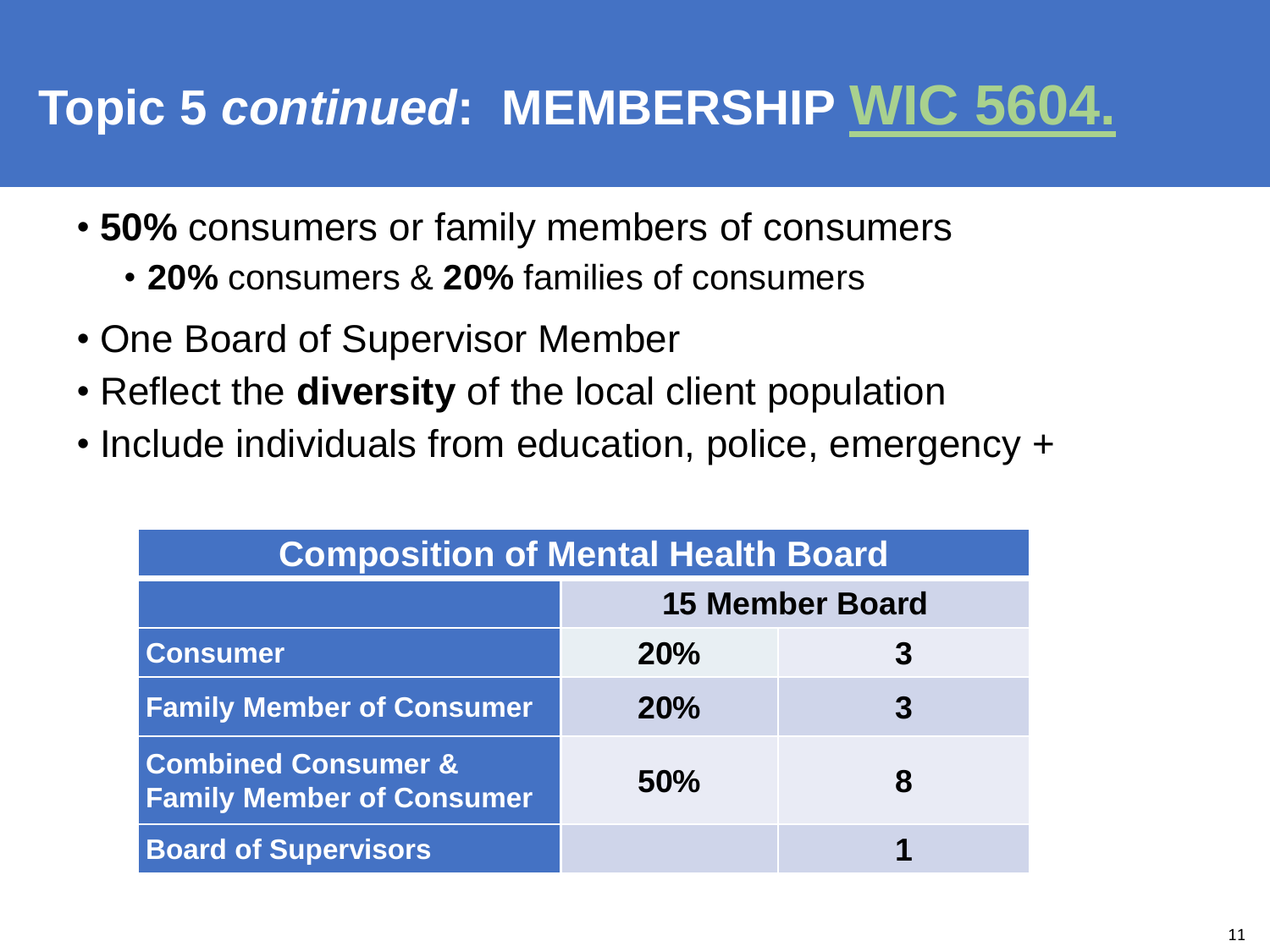# **Topic 5** *continued***: MEMBERSHIP: Exceptions**

#### **[WIC 5604.](http://www.calbhbc.org/uploads/5/8/5/3/58536227/best_practices_-_membership.pdf) Membership**

**Except as noted below\***, **a Board member or spouse can not be employed by:**

- A county mental health service
- The State Department of Health Care Services
- A local mental health contract agency

**\* A mental health consumer can be employed by any of the above (if the consumer has no interest, influence or authority over any financial or contractual matter concerning the employer)**